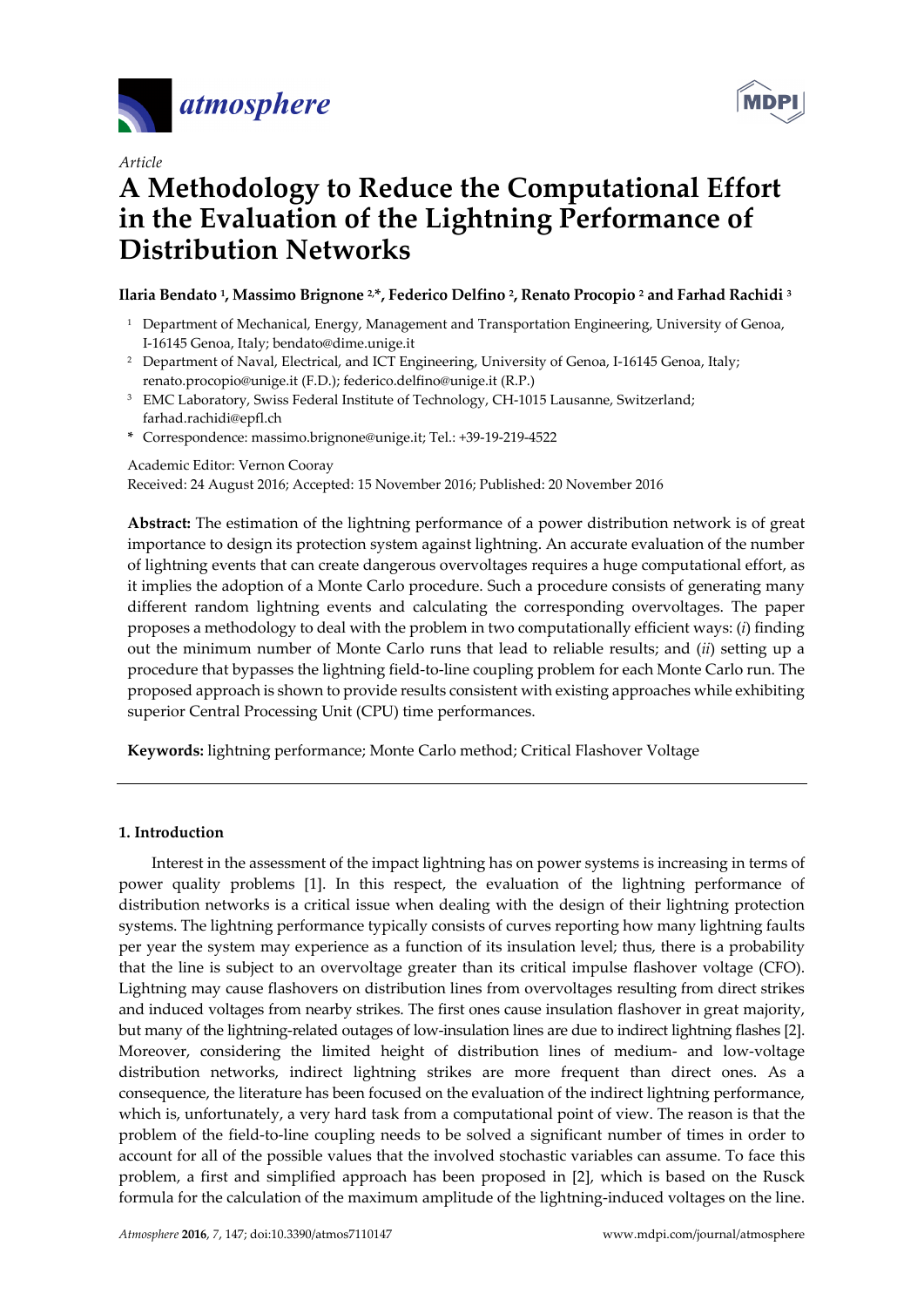This solution was then improved in order to account both for the finite length of multi-conductor lines and for the ground finite conductivity [3].

The complexity of the power distribution networks was accounted for in [4]. In this work, a heuristic technique was applied in order to reduce the number of calls to the coupling code (e.g., Lightning Induced Overvoltage Code—LIOV [5]) in a distribution network characterized by a number of lines (main feeder with laterals) and by the presence of several power components (e.g., transformers and surge arresters). This method is used in the recently released IEEE Std. 1410–2011 [6] for the evaluation of the induced-voltage flashover rate of overhead distribution lines.

This paper is part of this research line, since it aims to represent the lightning performance of a line as accurately as possible and, at the same time, reduce the required CPU time. This is done first by deriving a methodology that determines the optimal number of Monte Carlo runs. Such a method is based on the analysis of the evolution of the experimental error (Mean Square Pure Error, MSPE for short) and defines the confidence interval in which the obtained probability lays. Moreover, the proposed approach aims to bypasses the necessity of calling the coupling code for each Monte Carlo run; this is done by constructing a lookup table that reports the overvoltage values as a function of the stochastic variables (e.g., the lightning point of impact and current peak). When the statistical analysis is performed, overvoltages are obtained by interpolation rather than by executing all required calculations.

The paper is organized as follows: In Section 2, the procedure for the evaluation of the lightning performance is presented. In Section 3, the techniques used to improve the procedure performances are proposed. Section 4 presents numerical results on a realistic distribution network and relevant discussion. Finally, conclusive remarks are presented in Section 5.

#### **2. Procedure for the Evaluation of the Lightning Performance of Distribution Networks**

In the present section, the procedure proposed in [3,4] for the evaluation of the lightning performance of a Multiconductor Transmission Line (MTL) network is briefly summarized in the following steps:

- 1. Random generation of a large number of lightning events *N*. Each event  $S_n$  (with  $n = 1,...,N$ ) is characterized by the point of impact  $P_{F,n} = (x_{F,n}, y_{F,n})$  and the channel-base current peak *I*<sub>0</sub>*n*. According to [7,8], the current is assumed to follow a log-normal Probability Density Function (PDF), while, for the point of impact coordinates, a uniform PDF is considered within a striking area that contains the power system of interest and all possible lightning events that can cause critical flashovers [3,4].
- 2. Application of an attachment model (e.g., the electrogeometric model (EGM) [1]) that determines whether the selected event is a direct or indirect stroke. The direct lightning events can be simulated with the injection of a current source represented using Heidler's function [9] in parallel with a suitable resistance accounting for the lightning channel. Otherwise, in case of an indirect strike, one has to resort to the equations describing the field-to-line coupling problem.
- 3. For each event  $S_n$ , with  $n = 1,...,N$ , the obtained overvoltage  $V_{S_n}^{\max}$  is compared with the line CFO in order to define a Boolean variable:

$$
b_n = \begin{cases} 1 & \text{if } V_{S_n}^{\max} \geq CFO \\ 0 & \text{otherwise} \end{cases}
$$
 (1)

4. Computation of the probability of having a dangerous overvoltage as the following ratio:

$$
p_N = \frac{\sum_{n=1}^{N} b_n}{N}
$$
 (2)

The effectiveness and computational efficiency of the procedure strongly depends on the choice of the number of lightning events used in the code. From the effectiveness standpoint, it is necessary

*N*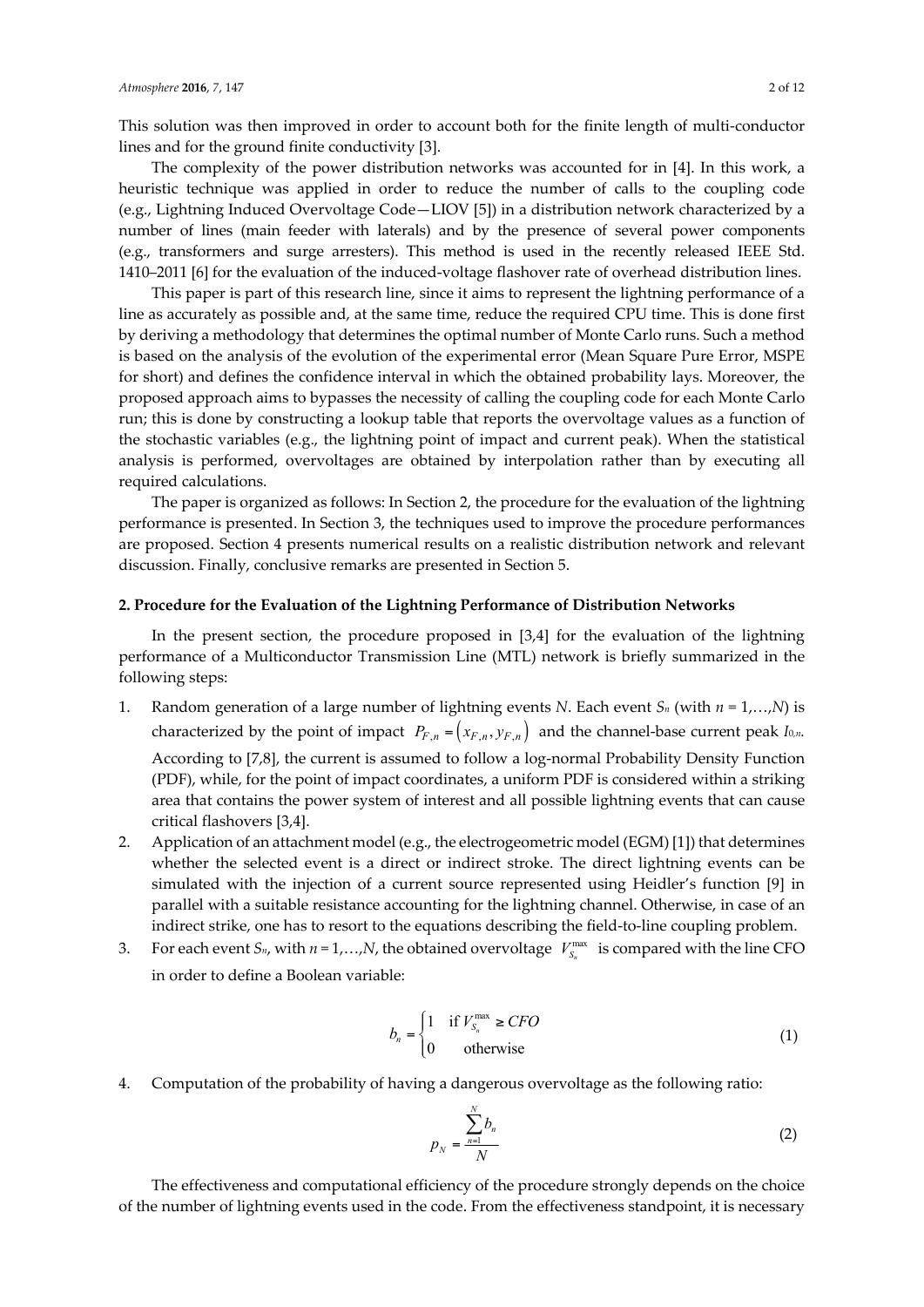to choose a sufficiently large value for *N* in order to correctly reproduce the PDF of the resulting overvoltage. However, if such a value becomes too large, an unnecessarily high number of simulations is performed, and this becomes computationally cumbersome, especially for the case of indirect lightning events, as each run requires the solution of the field-to-line coupling problem.

## **3. A Methodology to Improve the Procedure Performances**

In this section, the methodology to improve the computational efficiency of the lightning performance evaluation is presented. As outlined in the introduction, this will be done in two ways. The first consists of determining the optimal number of Monte Carlo extractions *N* in order to correctly reproduce the PDF of the resulting overvoltage without performing unnecessary calculations (Section 3.1). The second idea is based on the construction of a lookup table that provides the overvoltage values for a set of different lightning events characterized by an assigned current peak and point of impact; thus, for each Monte Carlo extraction, one can interpolate the values of such a table without calling the coupling code (Section 3.2).

#### *3.1. Reduction of the Number of Monte Carlo Runs*

In this subsection, the application of a methodology that identifies the minimum number of runs necessary to obtain correct outputs from the Monte Carlo model is presented. It has been proposed in [10] for a very simple system and will be here briefly recalled and then applied to a distribution network with a complex topology:

- 1. Set a number *K* > 2 of Monte Carlo simulations, carried out in parallel, in which the independent model variables are maintained the same.
- 2. Set  $N=1$ .
- 3. Build up a set of *K* random events *SN,j*, for any *j* = 1,…,*K*.
- 4. Determine the probability  $p_{N,j}$  according to Equation (2).
- 5. Calculate the means for each  $j = 1, \ldots, K$ :

$$
\overline{p}_{Nj} = \frac{1}{N} \sum_{i=1}^{N} p_{i,j} \tag{3}
$$

6. Calculate the means of the means:

$$
\overline{p}_N = \frac{1}{K} \sum_{j=1}^K \overline{p}_{Nj} \tag{4}
$$

7. Calculate values of the MSPE of the mean (*MSPEMEAN*):

$$
MSPE_N^{MEAN} = \frac{1}{K - 1} \sum_{j=1}^{K} (\bar{p}_{Nj} - \bar{p}_N)^2
$$
 (5)

8. Compute the confidence interval for the probability,  $\bar{p}$ , to a significance level 1– $\alpha$  as

$$
\overline{p}_N - \delta_N \le \overline{p} \le \overline{p}_N + \delta_N \tag{6}
$$

where

$$
\delta_N = \frac{\sqrt{MSPE_N^{MEAN}}}{\sqrt{K}} t_{1-\alpha/2, K-1}
$$
\n(7)

and  $t_{1-\alpha/2, K-1}$  is the Student's t- distribution with *K*−1 degrees of freedom.

9. Define the Boolean quantity:

$$
B_N = \{ 2\delta_N < \delta \quad \text{or} \quad E_N < \varepsilon \} \tag{8}
$$

where  $\delta, \varepsilon > 0$  are two suitable threshold parameters and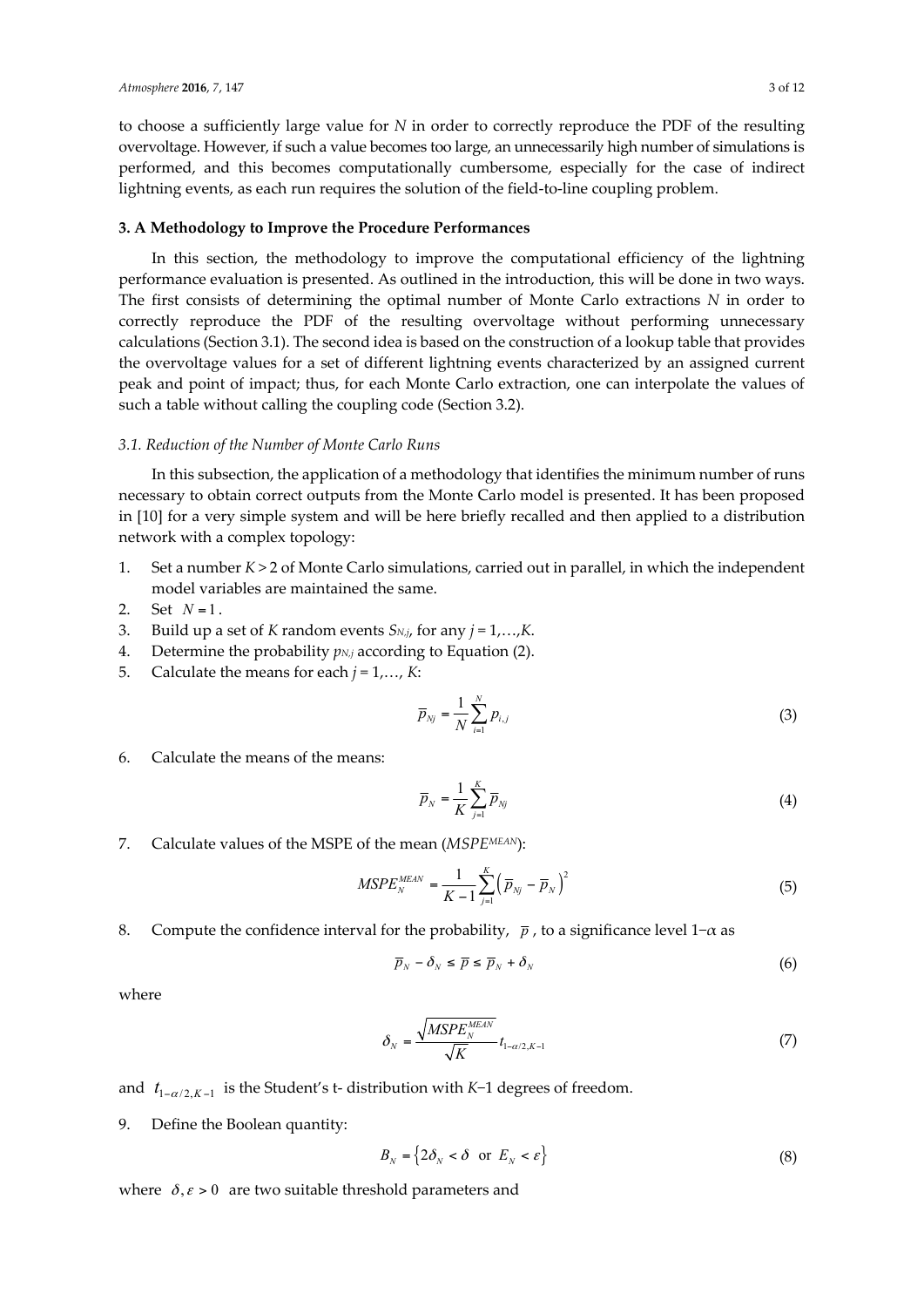$$
E_N = \frac{2\delta_N}{\overline{p}_N} \tag{9}
$$

(note that  $B_N = 1$  if at least one of the two conditions is verified, otherwise it is equal to 0).

*E*

10. If  $B_N = 0$ , increase *N* of a unit, i.e.,  $N = N + 1$  and repeat all steps starting from Step 3, otherwise stop the Monte–Carlo procedure.

Let us observe that, for any choice of  $\delta, \varepsilon > 0$ , there is a sufficiently large integer *N* such that  $B_N = 1$ , as in [11] it is shown that  $\lim_{N\to\infty} MSPE_N^{MEMN} = 0$ , which means that  $\lim_{N\to\infty} \delta_N = 0$ . This guarantees that the stopping criterion introduced at Step 10 is well defined and effectively enables an exit out of the loop.

A few words on the physical interpretation of Equation (8) are in order. The condition on the relative error *EN* is posed to relate the amplitude of the interval  $\delta$ *N* to the mean probability value  $\bar{p}_N$ , but is likely to become ineffective for very small values of  $\bar{p}_N$ . This way, the condition on the absolute value of such interval 2δ<sub>N</sub> prevents us from performing an unnecessarily high number of Monte–Carlo runs.

#### *3.2. Reduction of the Number of Calls to the Field-to-Line Coupling Code*

In this subsection, an efficient technique to reduce the number of calls to the coupling code is described.

Let us consider the situation depicted in Figure 1, where an MTL system consisting of *M* straight and parallel conductors of length *L* and diameter *ai*, each of them placed at a height *hi* (*I* = 1,…,*M*) over a lossy ground. In the reference frame depicted in Figure 1, a reference system O*xyz* is placed with the *x* axis parallel to the direction of the line conductors, so that it is possible to define the position *yi* of each conductor. For the sake of simplicity and without losing generality, we can suppose that each line starts from the point (0, *yi*, *hi*) and ends at (*L*, *yi*, *hi*). Let us then suppose that a lightning strike occurs in a point *PF* at the ground level with coordinates (*xF*, *yF*,0).



**Figure 1.** Geometry of the Multiconductor Transmission Line (MTL) system.

First of all, a suitable area *A* containing the points of impact *PF* of all the possible events that can cause dangerous overvoltages has to be chosen. According to the geometry represented in Figure 1, such an area is here indicated as

$$
A = \left[x_{\min}, x_{\max}\right] \times \left(\left[-y_{\max}, -y_{\min}\right] \cup \left[y_{\min}, y_{\max}\right]\right) \tag{10}
$$

where  $x_{min} = -L/2$  and  $x_{max} = 3L/2$  (see [3,4]). The choice of *y*<sub>min</sub> and *y*<sub>max</sub> can be based on the following considerations: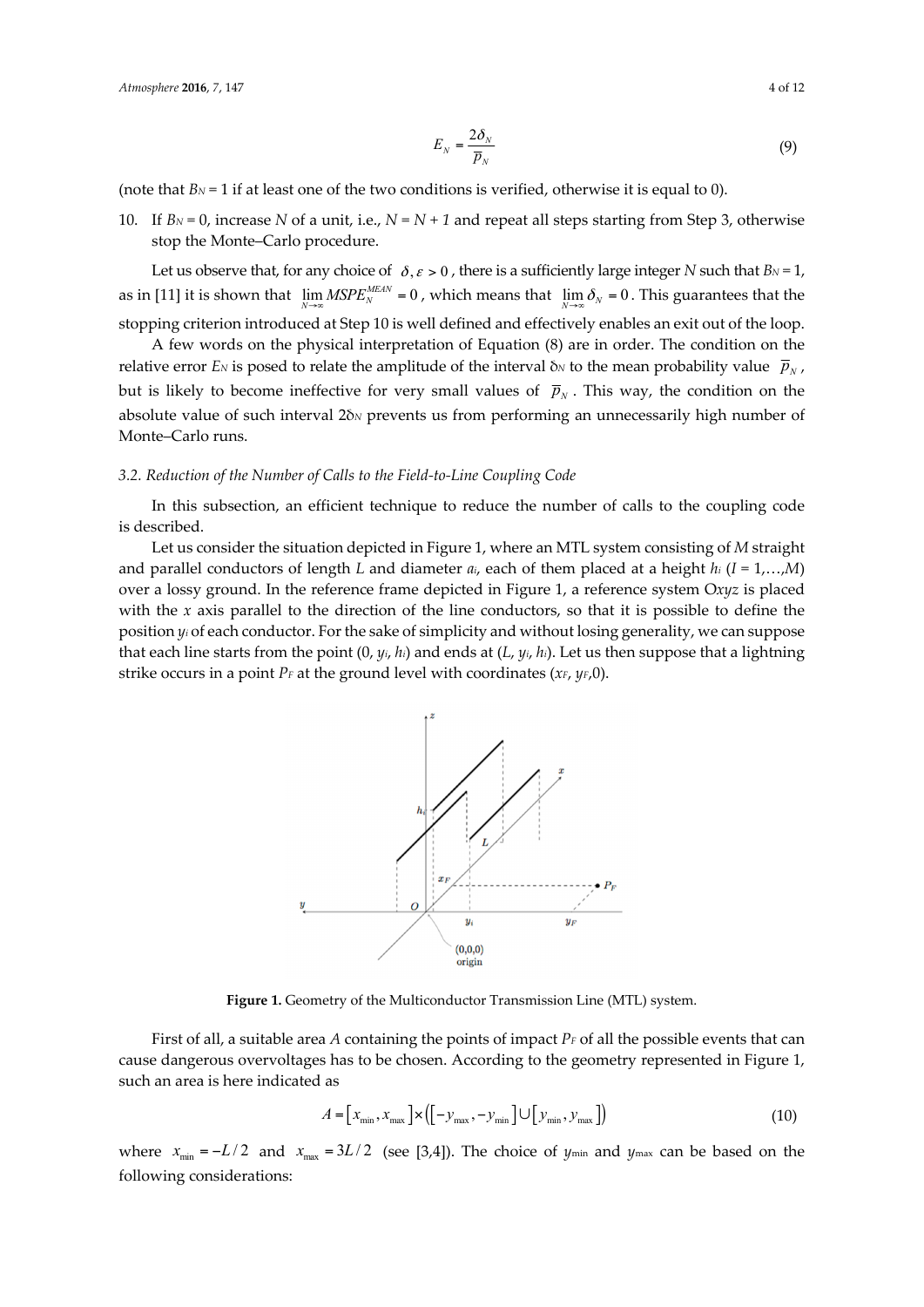- *y*min can be chosen as the value under which, for any peak current, the power system will always experience a direct strike. Recalling the electrogeometric criterion described in [1], one can express the lateral distance as a function of the peak current. As can be expected, such function is monotonically increasing; thus, the value corresponding to the minimum current can be selected as *y*<sub>min</sub>. In the following, *y*<sub>min</sub> will be set as 15.00 m, which corresponds to about 2 kA (that has a probability smaller than 0.016% according to the current lognormal probability density function presented in Equation (1) in [1] by using the parameters of Table 1 in [1]);
- *y*max can be chosen as the horizontal distance at which, no matter the peak current, the resulting overvoltage will always be smaller than the CFO. According to the Rusk–Darveniza formula [12], one can set

$$
y_{\text{max}} = \frac{38.80}{\text{CFO}} \left( h + \frac{0.15}{\sqrt{\sigma_g}} \right) \text{max} \left\{ I_0 \right\} \tag{11}
$$

In the following, *y*max is assumed to be 1500.0 m, corresponding to the most critical situation characterized by a peak current of 100.0 kA (that has a probability smaller than 0.0038% according to the current lognormal probability density function presented in Equation (1) in [1] by using the parameters of Table 1 in [1])), a ground conductivity of 0.001 S/m, and a CFO of 50 kV.

Let us observe that the domain can be reduced to  $A = [x_{min}, x_{max}] \times [y_{min}, y_{max}]$  whenever the symmetry conditions allow that.

The evaluation of the lightning performance requires the adoption of an algorithm that, for any lightning event *S*, characterized by peak current *I*<sup>0</sup> and impact point *PF* in area *A*, calculates the resulting overvoltage, i.e., the quantity:

$$
V_{S}^{\max} = \max_{x \in [0, L], \, t \in [T_s, T_e]} V_i(x, t)
$$
\n(12)

where  $[T_s, T_e]$  is the duration of the lightning electromagnetic fields and  $V_i(x,t)$  is the voltage at point *x* of the conductor *i* at time *t*. In this work, this calculation is performed using the algorithm and the PSCAD interface presented in [13].

If one defines a grid of impact points  $P_{sq} = (x_s, y_q)$ , with  $s = 1,..., S$  and  $q = 1,..., Q$ , in the area *A* and a sequence *I*0*r, r* = 1,…,*R* of peak currents, a set of *S*x*Q*x*R* events is available, named *Ssqr*, and it is possible to write the 3D matrix:

$$
\mathbf{V} = \left[ V_{S_{\text{sqrt}}}^{\text{max}} \right] \tag{13}
$$

Therefore, for any event selected by the statistical procedure, the overvoltage can be evaluated by means of a three-dimensional linear interpolation as follows:

$$
V_{V}^{\max}(I_0, P_F) = \text{INTERP}_3[\mathbf{V}, P_F, I_0]
$$
\n(14)

where the function INTERP3 performs the 3D linear interpolation of the elements of matrix *V* when the impact point is *PF* and the channel-base current amplitude is *I*0.

The interpolation procedure allows us to call the coupling code only *S*x*Q*x*R* times, which is much smaller than the number of Monte–Carlo simulations *N* (as will be detailed later on in the paper).

## **4. Numerical Results**

The aim of the present section is to evaluate the lightning performance of the three Medium Voltage distribution networks represented in Figure 2 and characterized by the geometrical data reported in Table 1, more precisely:

 in Test1 (see Figure 2a), the network is fed by a 132 kV voltage source and contains an HV/MV transformer, a MV/LV transformer (both protected by surge arresters), and two laterals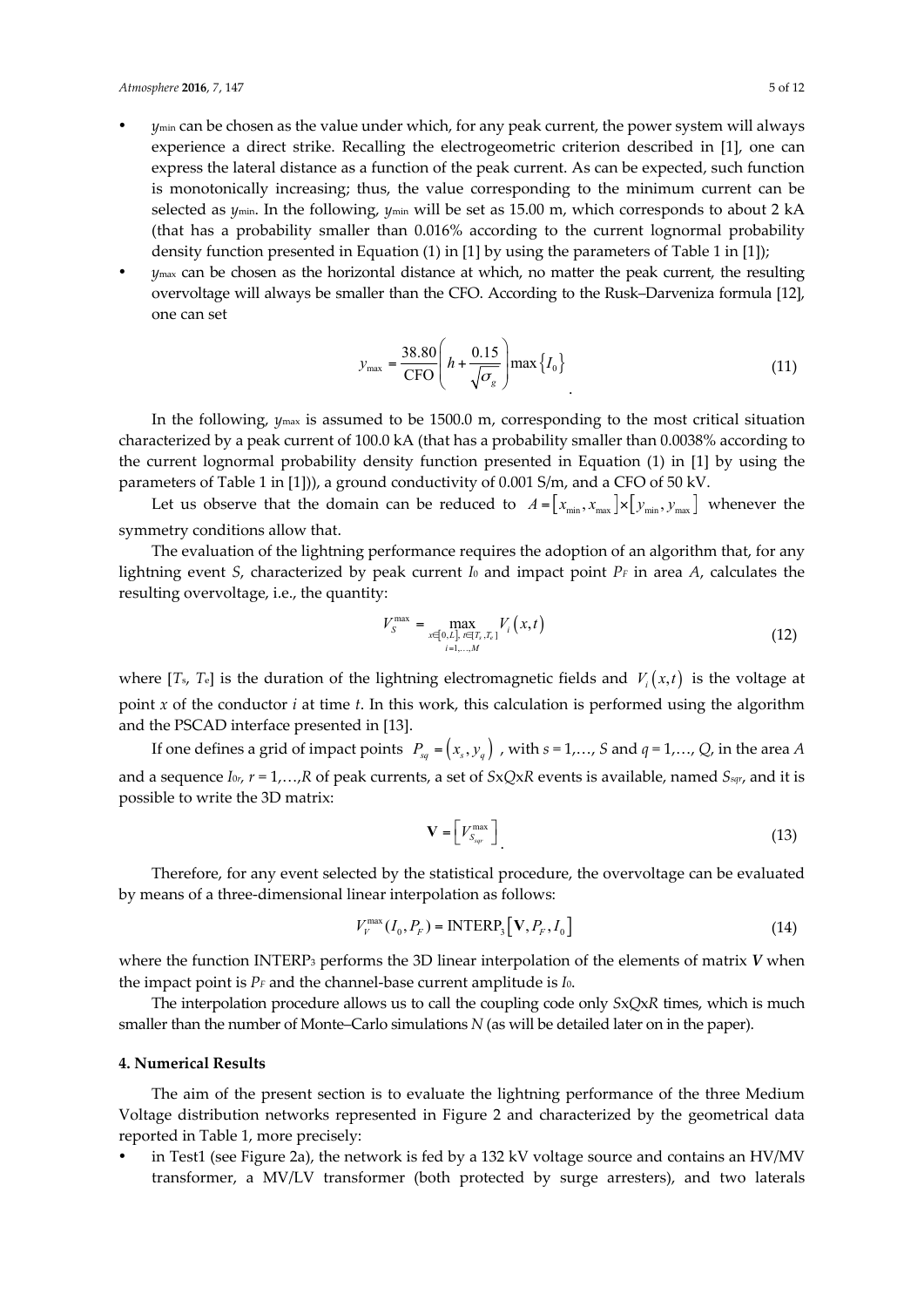respectively at 250 m and 750 m from the HV/MV transformer and consisting of two MV/LV identical transformers with two 300-m-long LV cables.

- in Test2 (see Figure 2b), the same network of Test1 is considered, but without laterals.
- in Test3 (see Figure 2c), the same network of Test1 is considered, but without the surge arresters.

Surge arresters have been modeled using typical ABB 15 kV arrester nonlinear V–I characteristics [14,15], while the HF behavior of the transformers has been accounted for combining a classical low-frequency model with suitable capacitors, following indications reported in [16].

**Table 1.** Geometry of the MTL system.

|                        | Cond. 1           | Cond. 2               | Cond. 3           |
|------------------------|-------------------|-----------------------|-------------------|
| height from ground     | 8.0 <sub>m</sub>  | 8.0 <sub>m</sub>      | 8.6 m             |
| distance from $y$ axis | $-1.2 m$          | 1.2 m                 | 0.0 <sub>m</sub>  |
| conductor diameter     | $0.64 \text{ cm}$ | $0.64 \; \mathrm{cm}$ | $0.64 \text{ cm}$ |



**Figure 2.** Distribution network topology for the three considered tests. Panels (**a**–**c**) show the networks for Test1, Test2, and Test3, respectively.

The results of the proposed procedure, for different CFO values, are reported in the following subsections:

the number of parallel runs  $K$  is  $5$  (according to [10]);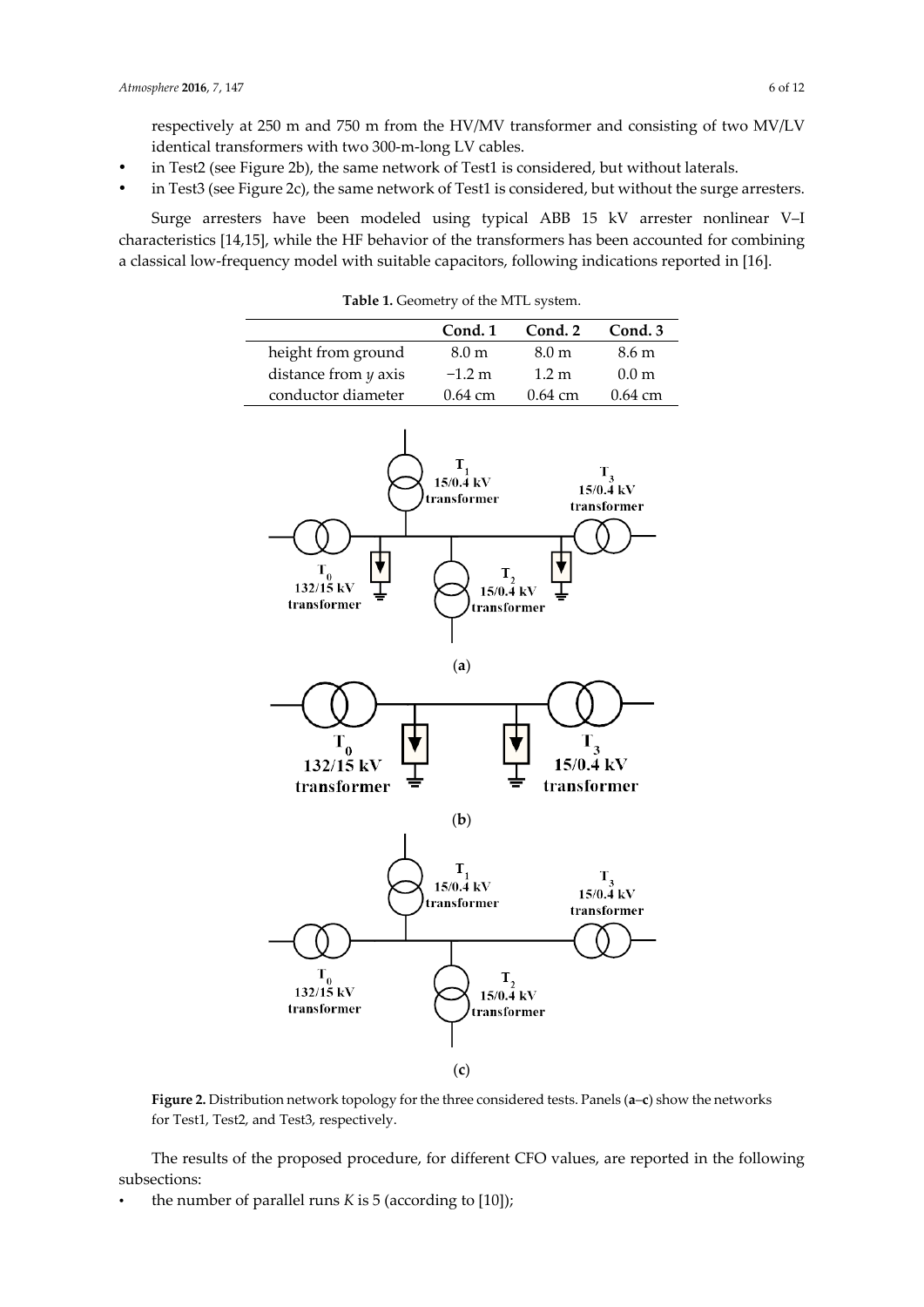- two significance levels, 90% and 95% (corresponding to  $\alpha = 0.10$  and  $\alpha = 0.05$ , respectively), are analyzed;
- the threshold constant values are  $\delta = 0.015$  and  $\varepsilon = 0.15$ , which means that the mean probability value, for a selected CFO, will belong, at level  $1 - \alpha$ , to the confidence interval with an amplitude smaller than 0.015 or, in any case, smaller than 15% of the computed mean probability  $\bar{p}_N$ .

The number of replications *N* is an output of the proposed procedure and depends on the network topology as well as the selected CFO. Obviously, the smaller  $\delta$  and  $\varepsilon$  are, the larger *N* is; for this reason, the proposed values for  $\delta$  and  $\varepsilon$  can be considered a right compromise between accuracy and computational time.

Table 2 shows the statistical analysis relevant to the first test case (Figure 2a): for the two chosen confidence levels and for the five selected values of CFO, the table contains the number of runs N obtained applying Equation (8) and, accordingly:

- the mean value of the probability  $\bar{p}_y$
- the boundaries of the confidence strip  $\overline{p}_N \delta_N$  and  $\overline{p}_N + \delta_N$
- the absolute and relative errors  $2\delta_N$  and  $E_N$  (in **bold** the leading stop condition)

|                 | $CFO$ (kV) | N    | $\overline{p}_N$ | $\overline{p}_N - \delta_N$ | $\overline{p}_N + \delta_N$ | $2\delta_{N}$ | $E_N$ |
|-----------------|------------|------|------------------|-----------------------------|-----------------------------|---------------|-------|
| $\alpha = 0.05$ | 50         | 1500 | 0.233            | 0.216                       | 0.250                       | 0.034         | 0.145 |
|                 | 100        | 1100 | 0.087            | 0.080                       | 0.094                       | 0.014         | 0.158 |
|                 | 150        | 1100 | 0.055            | 0.047                       | 0.062                       | 0.014         | 0.268 |
|                 | 200        | 900  | 0.042            | 0.035                       | 0.050                       | 0.014         | 0.344 |
|                 | 250        | 400  | 0.034            | 0.027                       | 0.041                       | 0.014         | 0.423 |
| $\alpha = 0.10$ | 50         | 1100 | 0.235            | 0.217                       | 0.252                       | 0.034         | 0.146 |
|                 | 100        | 800  | 0.088            | 0.081                       | 0.095                       | 0.014         | 0.158 |
|                 | 150        | 900  | 0.055            | 0.048                       | 0.062                       | 0.014         | 0.250 |
|                 | 200        | 700  | 0.043            | 0.036                       | 0.050                       | 0.014         | 0.320 |
|                 | 250        | 400  | 0.034            | 0.029                       | 0.040                       | 0.011         | 0.325 |

**Table 2.** Stopping criterion results for Test1.

Examining Table 2 leads to the conclusion that the maximum number of necessary replications is 1500.

The same results are reported in a graphical form for the case of CFO = 150 kV. Figure 3 reports the following:

- the evolution of  $E_N$  as a function of the number of runs for  $\alpha = 0.10$  and  $\alpha = 0.05$  (Panels a and b);
- the evolution of  $\delta_N$  as a function of the number of runs for  $\alpha = 0.10$  and  $\alpha = 0.05$  (Panels c and d) with an indication of the number of runs selected to construct Table 2;
- the evolution of the confidence strip and the mean probability  $\bar{p}_N$  as a function of the number of runs for  $\alpha = 0.10$  and  $\alpha = 0.05$  (Panels e and f).



**Figure 3.** *Cont.*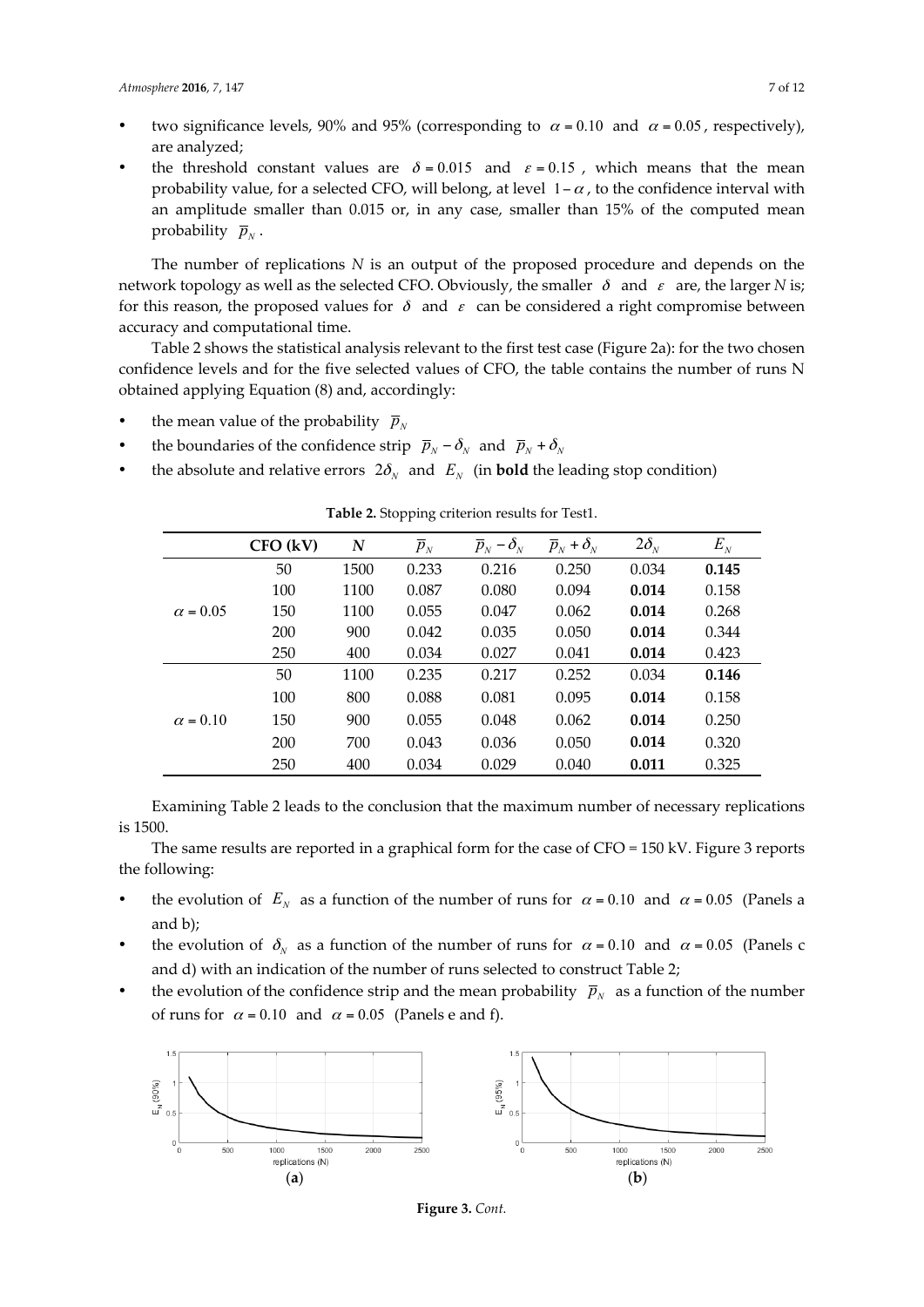

**Figure 3.** Graphical evolution of  $E_N$  (Panel (**a**) and (**b**)),  $\delta_N$  (Panel (**c**) and (**d**)), confidence strip and  $\overline{p}_N$  (Panel (**e**) and (**f**)) as a function of *N* for CFO = 150 kV.

The same analysis has been performed for Tests2 and -3, leading to the results reported in Tables 3 and 4.

|                 | $CFO$ (kV) | N    | $\overline{p}_N$ | $-\delta_{N}$<br>$\overline{p}_N$ | $\overline{p}_N + \delta_N$ | $2\delta_{N}$ | $E_{N}$ |
|-----------------|------------|------|------------------|-----------------------------------|-----------------------------|---------------|---------|
| $\alpha = 0.05$ | 50         | 1400 | 0.270            | 0.250                             | 0.291                       | 0.040         | 0.149   |
|                 | 100        | 700  | 0.099            | 0.092                             | 0.107                       | 0.014         | 0.145   |
|                 | 150        | 2600 | 0.056            | 0.049                             | 0.064                       | 0.014         | 0.264   |
|                 | 200        | 1500 | 0.040            | 0.032                             | 0.047                       | 0.014         | 0.371   |
|                 | 250        | 1400 | 0.035            | 0.027                             | 0.042                       | 0.014         | 0.422   |
| $\alpha = 0.10$ | 50         | 1100 | 0.235            | 0.217                             | 0.252                       | 0.034         | 0.146   |
|                 | 100        | 1000 | 0.275            | 0.255                             | 0.294                       | 0.039         | 0.142   |
|                 | 150        | 400  | 0.098            | 0.091                             | 0.105                       | 0.014         | 0.148   |
|                 | 200        | 1200 | 0.056            | 0.049                             | 0.064                       | 0.014         | 0.265   |
|                 | 250        | 800  | 0.040            | 0.033                             | 0.047                       | 0.014         | 0.362   |

**Table 3.** Stopping criterion results for Test2.

**Table 4.** Stopping criterion results for Test3.

|                 | $CFO$ (kV) | N    | $\overline{p}_N$ | $\overline{p}_N - \delta_N$ | $\overline{p}_N + \delta_N$ | $2\delta_{N}$ | $E_{N}$ |
|-----------------|------------|------|------------------|-----------------------------|-----------------------------|---------------|---------|
| $\alpha = 0.05$ | 50         | 1000 | 0.430            | 0.399                       | 0.461                       | 0.062         | 0.145   |
|                 | 100        | 1700 | 0.174            | 0.162                       | 0.187                       | 0.026         | 0.147   |
|                 | 150        | 2900 | 0.087            | 0.079                       | 0.094                       | 0.014         | 0.172   |
|                 | 200        | 3900 | 0.053            | 0.045                       | 0.060                       | 0.014         | 0.283   |
|                 | 250        | 2800 | 0.039            | 0.032                       | 0.047                       | 0.014         | 0.380   |
| $\alpha = 0.10$ | 50         | 700  | 0.436            | 0.406                       | 0.466                       | 0.060         | 0.138   |
|                 | 100        | 1000 | 0.177            | 0.164                       | 0.190                       | 0.026         | 0.147   |
|                 | 150        | 1100 | 0.089            | 0.082                       | 0.096                       | 0.014         | 0.163   |
|                 | 200        | 2000 | 0.052            | 0.045                       | 0.060                       | 0.014         | 0.286   |
|                 | 250        | 1300 | 0.040            | 0.033                       | 0.048                       | 0.014         | 0.374   |

Examining Tables 3 and 4 leads to the conclusion that the maximum number of necessary replications is 2600 for Test2 and 3900 for Test3 with  $\alpha$  = 0.05, and 1200 for Test2 and 1300 for Test3 with  $\alpha = 0.10$ .

The next analysis is relevant to the validation of the procedure described in Section 3.2. The proposed approach was compared with those presented in [3,4], and a good agreement was found,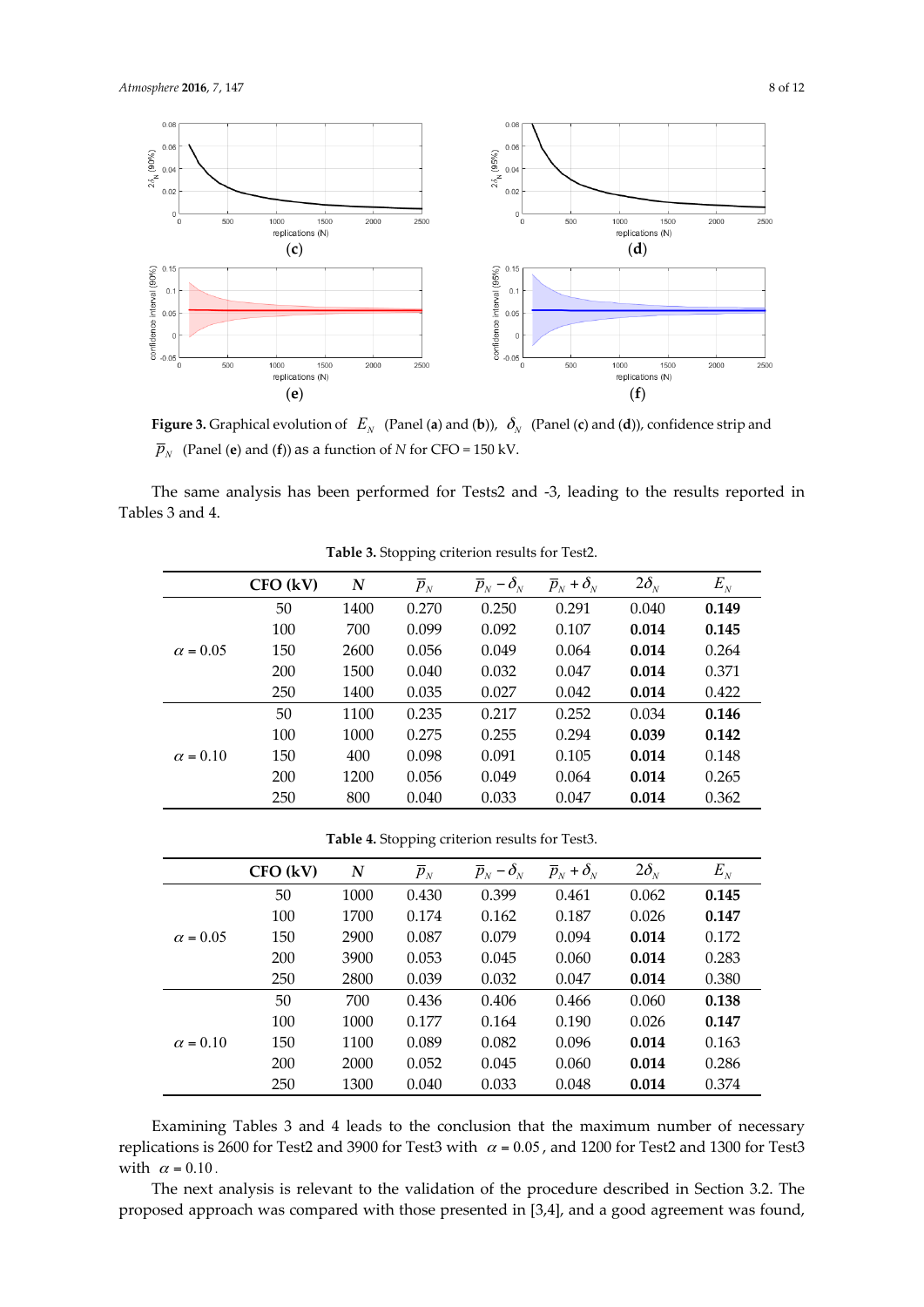as can be seen from Figure 4. Moreover, while the approach proposed in [3] requires calling the coupling code for any Monte–Carlo run (resulting in 120,000 calls [3]), the heuristic rule presented in [4] limits the number of coupling analysis to a quantity that depends on the CFO (see [4] for details).

The only application that the MSPE technique requires, in the worst case, is  $3900 \times 5$  runs; however, when the procedure described in Section 3.2 is applied with *S* = 9, *Q* = 21, and *R* = 4 (see [17] for this choice), the number of coupling-code calls is reduced to 756 to construct matrix in Equation (13). This reduction saves more than 40 min of computational time (based on a Windows PC equipped with an Intel i7-2600 CPU @ 3.40 GHz and 8 GB of RAM) in the best case (N = 400) and 640 min in the worst case ( $N = 3900$ ).



**Figure 4.** Comparison of the proposed approach with the ones in [3,4] in the evaluation of the lightning performance of a complex distribution network. Panels (**a**–**c**) show the results for Test1, Test2, and Test3, respectively.

Further, a sensitivity analysis has been conducted in order to assess the impact of the chosen area *A* on the final result. To do this, a variation of the aforementioned procedure has been set up, according to which, for a given Monte Carlo extraction, the overvoltages are calculated with Equation (14) only if the point of impact belongs to the following "reduced" domain *D* defined as (See Figure 5):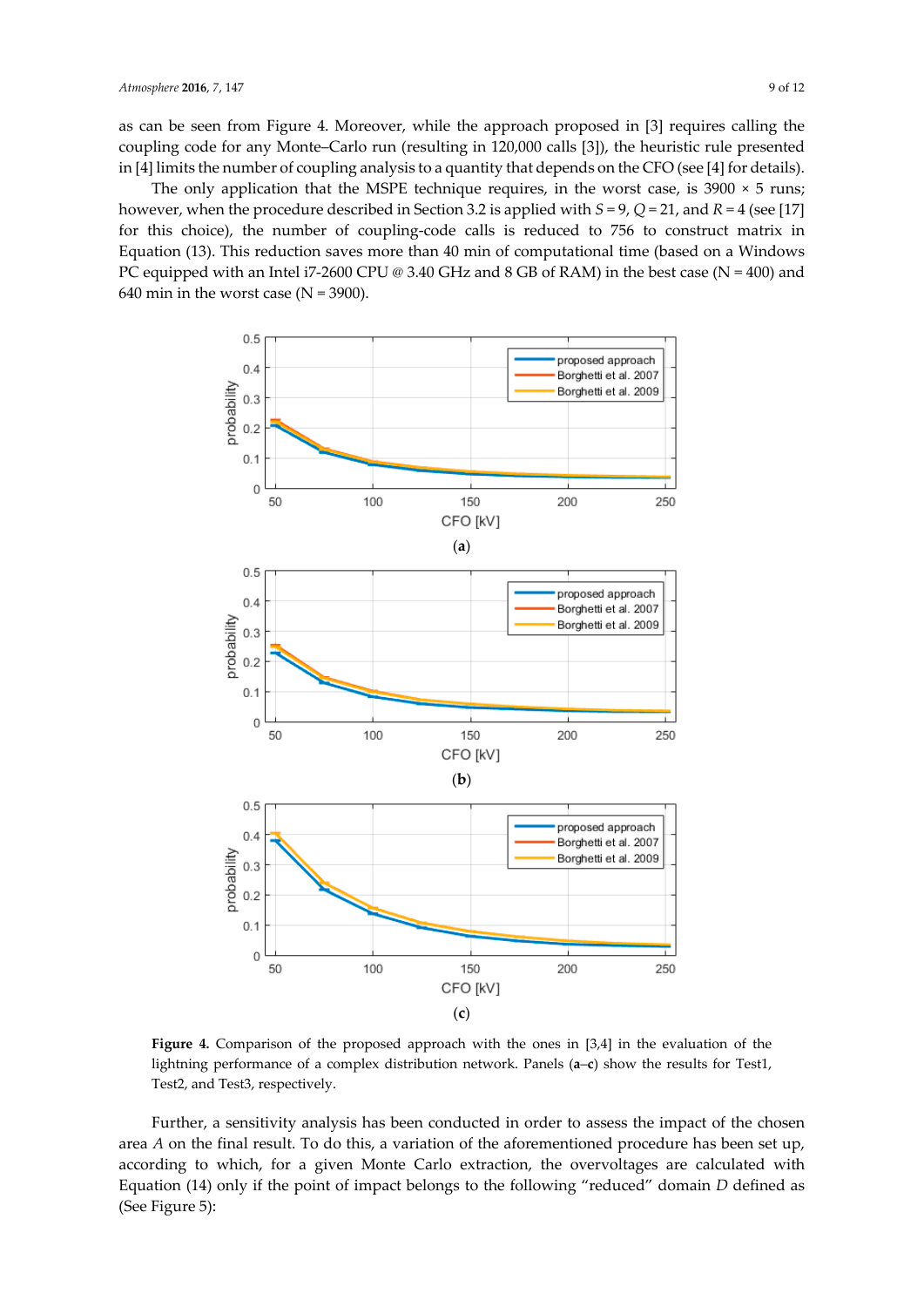$$
D = D_+ \cup D_- \tag{15}
$$

where

$$
D_{+} = \left[0, L\right] \times \left[y_{\min}, d\right] \cup \gamma_0 \cup \gamma_L \tag{16}
$$

$$
D_{-} = \{(x, y) : (x, -y) \in D_{+}\}\
$$
 (17)

with γ<sub>0</sub> and γ<sub>L</sub> being two quarters of the circles centered respectively on (0, *ymin*) and (*L*, *ymin*) with a radius of *d-y*min. As mentioned in the definition of the domain *A*, here, *D* can be reduced to *D*+ if a perfect symmetry of the MTL is exploited.



**Figure 5.** Graphical representation of the domain *D* defined in Equations (15)–(17).

Alternatively, one supposes that the overvoltage will not exceed the CFO, and no calculation is thus required. Figure 6 reports the results of the comparison between the calculations performed on the original and reduced domains for *d* = 400 m, highlighting a good agreement for all CFO values in the networks characterized by the presence of the arresters. Some deviations appear for the third test case and low values of CFO. From a CPU effort standpoint, this last approach requires only 138 calls to the coupling code.



**Figure 6.** *Cont.*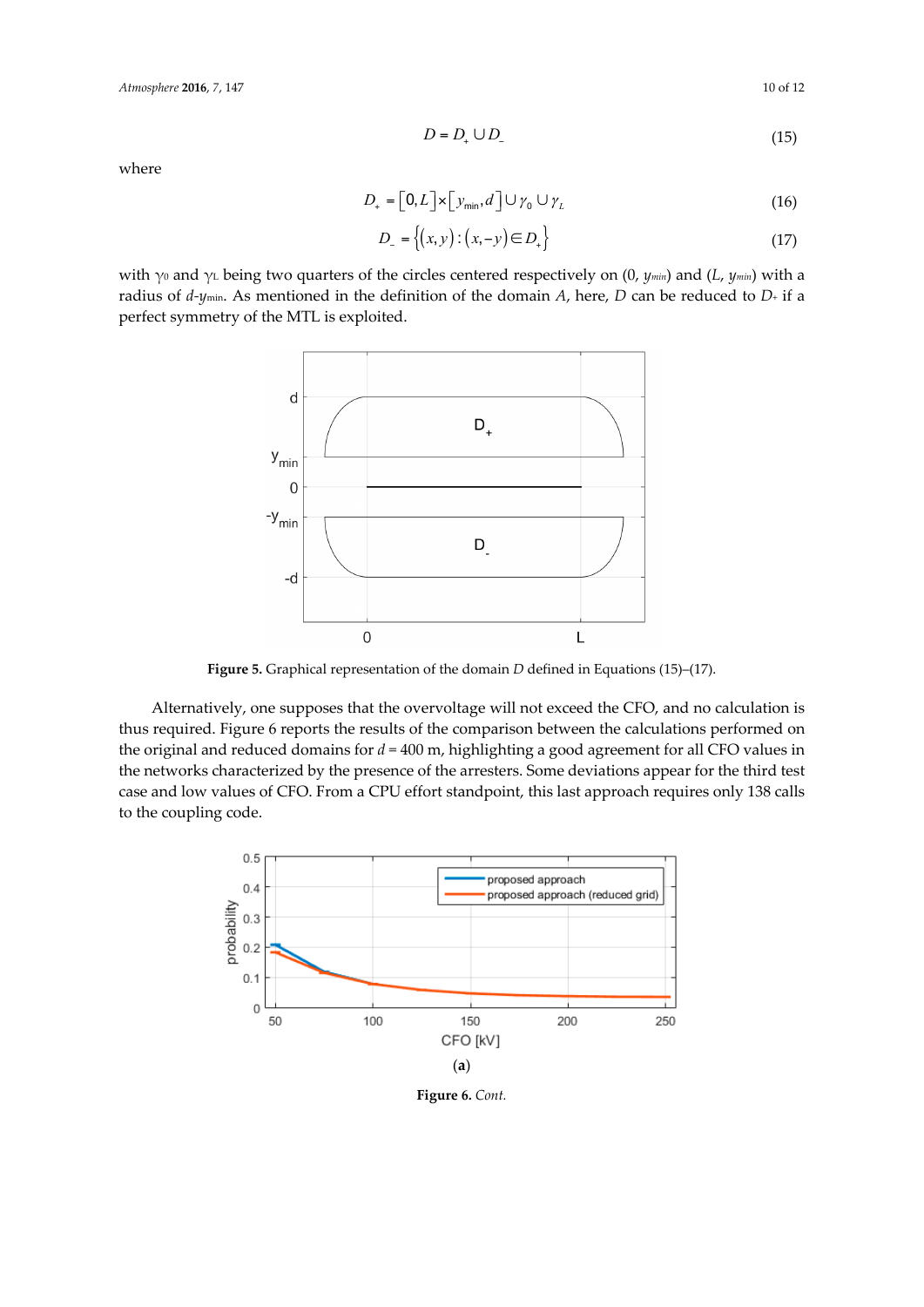

**Figure 6.** Comparison of the proposed approach performed on the original domain (blue) and on the reduced one (red). Panels (**a**–**c**) show the results for Test1, Test2, and Test3, respectively.

#### **5. Conclusions**

This paper presents a methodology to reduce the computational effort necessary for evaluating the lightning performance of a distribution power network. First, the application of the MSPE algorithm determines the optimal number of Monte–Carlo extractions. Then, a procedure based on a 3D interpolation bypasses the necessity of running the field-to-line coupling code for each Monte–Carlo run.

Comparative results with existing methods highlight good performances in terms of both accuracy and computational efficiency. The defined methodology will be applied in the future to evaluate the lightning performance of realistic MV distribution networks equipped with different protection systems, in order to evaluate their effectiveness.

**Conflicts of Interest:** The authors declare no conflict of interest.

#### **References**

- 1. Nucci, C.A. *A Survey on Cigré and IEEE Procedures for the Estimation of the Lightning Performance of Overhead Transmission and Distribution Lines*; X International Symposium on Lightning Protection: Curitiba, Brazil, 2009; pp. 151–165.
- 2. *Guide for Improving the Lightning Performance of Electric Power overhead Distribution Lines*; IEEE Std. 1410; IEEE Working Group: Piscataway, NJ, USA, 2004.
- 3. Borghetti, A.; Nucci, C.A.; Paolone, M. An improved procedure for the assessment of overhead line indirect lightning performance and its comparison with the IEEE Std. 1410 method. *IEEE Trans. Power Del.* **2007**, *22*, 684–692.
- 4. Borghetti, A.; Nucci, C.A.; Paolone, M. Indirect-lightning performance of overhead distribution networks with complex topology. *IEEE Trans. Power Del.* **2009**, *24*, 2206–2213.
- 5. Nucci C.A.; Rachidi, F. Interaction of electromagnetic fields with electrical networks generated by lightning. In *The Lightning Flash: Physical and Engineering Aspects*; Series Power and Energy. 34; IEE Press: London, UK, 2003.